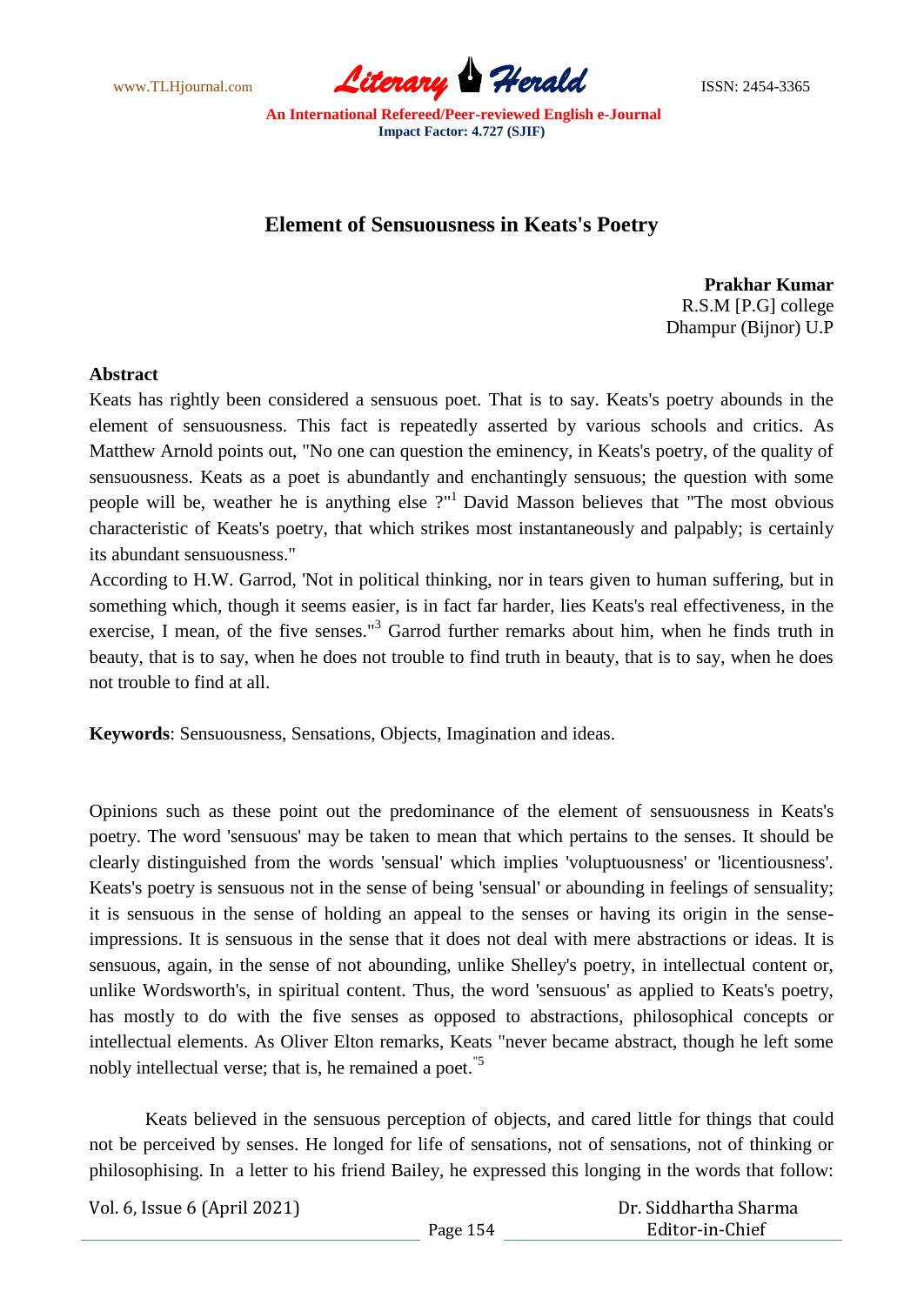www.TLHjournal.com **Literary Herald ISSN: 2454-3365** 

"O for a Life of sensations rather than Thoughts."<sup>6</sup> He did not trust intellect as a source of knowledge, but believed sensations to be the most valid and vital mode of gaining it. However, the word 'sensation' is not used by Keats in its usual sense of perception through senses or feelings excited by external objects and transmitted to the brain. "It stands for Poetic Sensation, and indeed for much more. It is, to speak broadly a name for all poetic or imaginative experience."<sup>7</sup> Keats did not believe in anything which could not be experienced through the senses. His imagination is stirred by what he perceives through them. He was moved by the external appearance of things. The colour, the sight, the sound, the touch and the smell of various objects inspired him to write poems on them. The wealth of beauty that lay in the external world stirred his inner soul.

All this is not to say that Keats was the only sensuous poet. In fact, all good poets are sensuous in some way or the other. They all have sense-impressions to start with, and it is these sense-impressions that stimulate their emotions and imaginations. Chaucer Spenser, Shakespeare, Milton, Gray, Wordsworth, Tennyson and others must have been moved to their depths by the vast phenomena they perceived through their senses, and then only must have moved on to higher realms of imaginations or spiritual thought. The reason behind Keats's being called a sensuous poet is that his poetry is steeped in sensuousness to an extraordinary degree. His inspiration comes from objects that appeal to his senses, and he deals with them in such a manner as to appeal to the reader sensuously. The imagery he employs to present objects, is also sensuous. Thus, Keats's poetry is sensuous because of its origin in a sensuous response to objects and situations, its treatment of sensations rather than ideas, and its appeal to the five senses. What distinguishes him from others in this respect is the predominance, in this poetry, of the elements of sensuousness over those of thought, philosophy or abstract idea. He differs from his contemporary young poet Shelley whose poetry abounds in ideas and has an appeal to the intellect. "Perhaps his most notable divergence as a poet from his contemporary Shelley," remarks Arthur Compton Rickett, "is that he elects as a rule, to deal with abstract imaginings Sight and hearing respond to ideas; touch to sensations. The metaphysical power that Charges with intellectual fire the visions of Shelley, is outside of his scope."<sup>8</sup>

In Keats's poetry various objects are presented in such a way that we feel their touch, their taste, and because of our sensory perception of them, we seem to hear their sound or actually see them before us in all their colours. The qualities of solidity and colourfulness of Keats's images enchant us. We have to agree with G. Wilson Knight when he says: "Keats's poetry is brimful of sensuous richness, in tactile and sculptural yet exquisitely living attractions; in rich stones, and smooth surfaces; in earthly fecund nature; in warmth and perfume and taste; until the mind is all but drowned, fumed intoxicated by a pleasure just stopping short of a cloying sweetness"<sup>9</sup>

Keats's poetry appeals, not only one or two of the senses but to all the five senses. Keats was endowed with the sensations or taste, sound, ardour, touch and he conveys these sensations in his poetry. Moreover, he feels and conveys the physical sensations of comfort and pain, and renders successfully various physical states such as sleep, fatigue, motion and stillness. For the purpose of a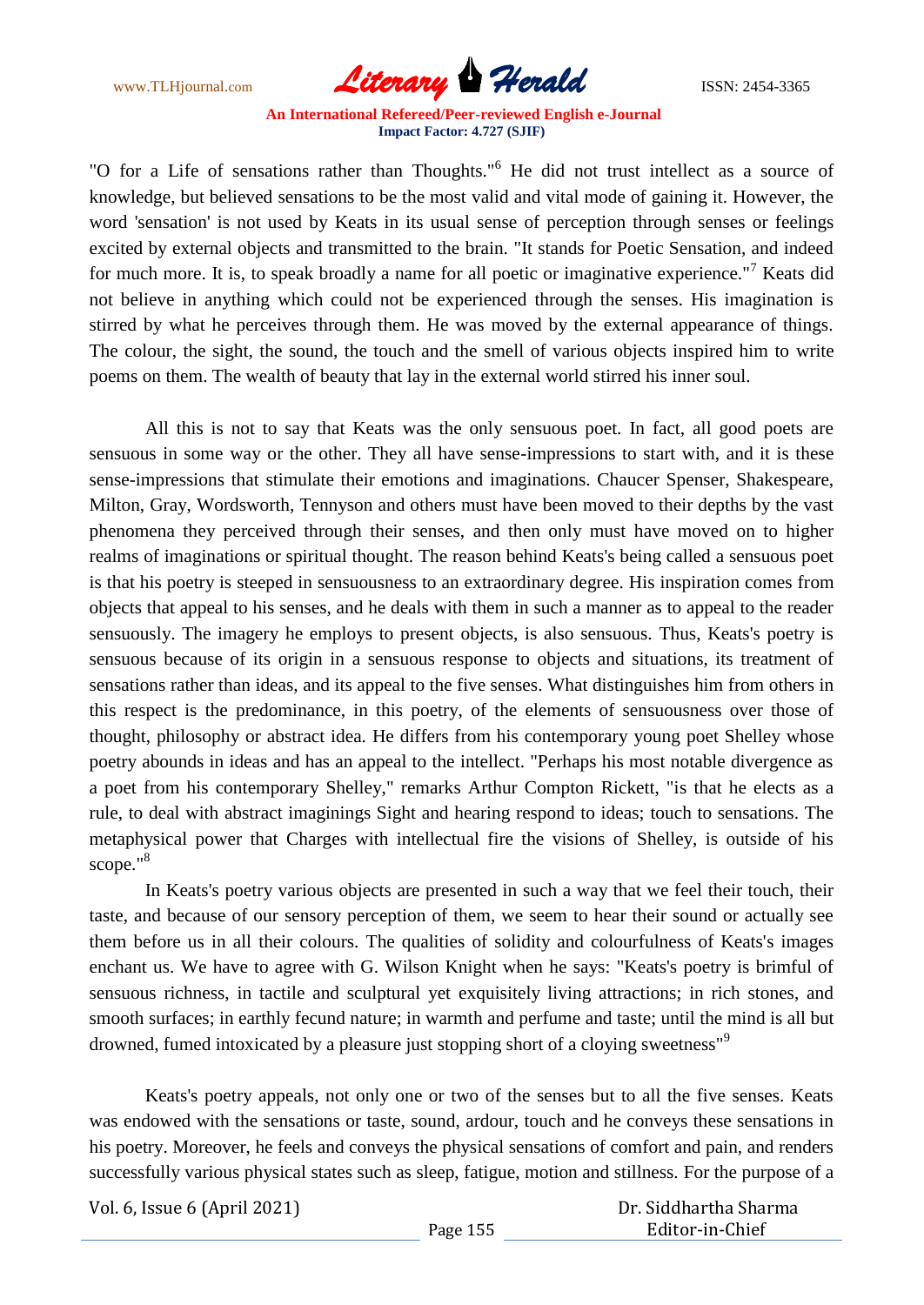

sensuous treatment of objects and situations, he uses words, phrases and imagery that are rich in sensuous appeal.

The sensuous quality of Keats's poetry is revealed in the rich sensuous imagery employed especially in his early poems, and in the sensuous appeal of most of the scenes, situations and descriptions contained in his poems. We have just to pick up examples here and there from his poetry to prove how great or intense an appeal to the five senses is held out by it. Keats had an acute sense of taste and relished different varieties of food and drink. He has succeeded in conveying this sense, for example, in the following lines from his poem Endymion:

*here is cream.*

*Deepening to richness from a snowy gleam; Sweeter than that nurse Amalthea skimm'd For the boy Jupiter: and here, undimm'd By any touch, a bunch of blooming plums Ready to melt between an infant's gums.<sup>10</sup>*

The following lines from The Eve of St. Agnes also contain an appeal to the sense of taste; they refer to Porphyro who is hiding himself in the chamber where Madeline is sleeping:

*While he from forth the closet brought a heap*

*Of candied apple, quince, and plum, and gourd;*

*With jellies soother than the creamy curd,*

*And lucent syrops, tinct with cinnamon.<sup>11</sup>*

The appeal to the sense of taste is also found in lines Mermaid Tavern that follow:

*Have ye tippled drink more fine Than mine host's Canary wine ? Or are fruits of Paradise Sweeter than those dainty pies Of venison ?<sup>12</sup>*

Keats makes the reader feel the sensation of touch in the following lines from Lamia:

*When in an antichamber every guest Had felt the cold full sponge to pleasure press'd By minist' ring slaves, upon his hands and feet, And fragrant oils with ceremony meet Pour'd on his hair, they all mov'd to the feast in white robes.<sup>13</sup>*

The Eve of St. Agnes abounds in descriptions containing a strong visual appeal. An example can be given of the following lines about Madeline:

*And still she slept an azure-lidded sleep In blanched linen, smooth and lavender'd.<sup>14</sup>* or of the casement of Madeline's chamber:

> *A casement high and triple-arch'd there was,All garlanded with carven imag'ries Of fruits, and flowers, and bunches of knot-grass,*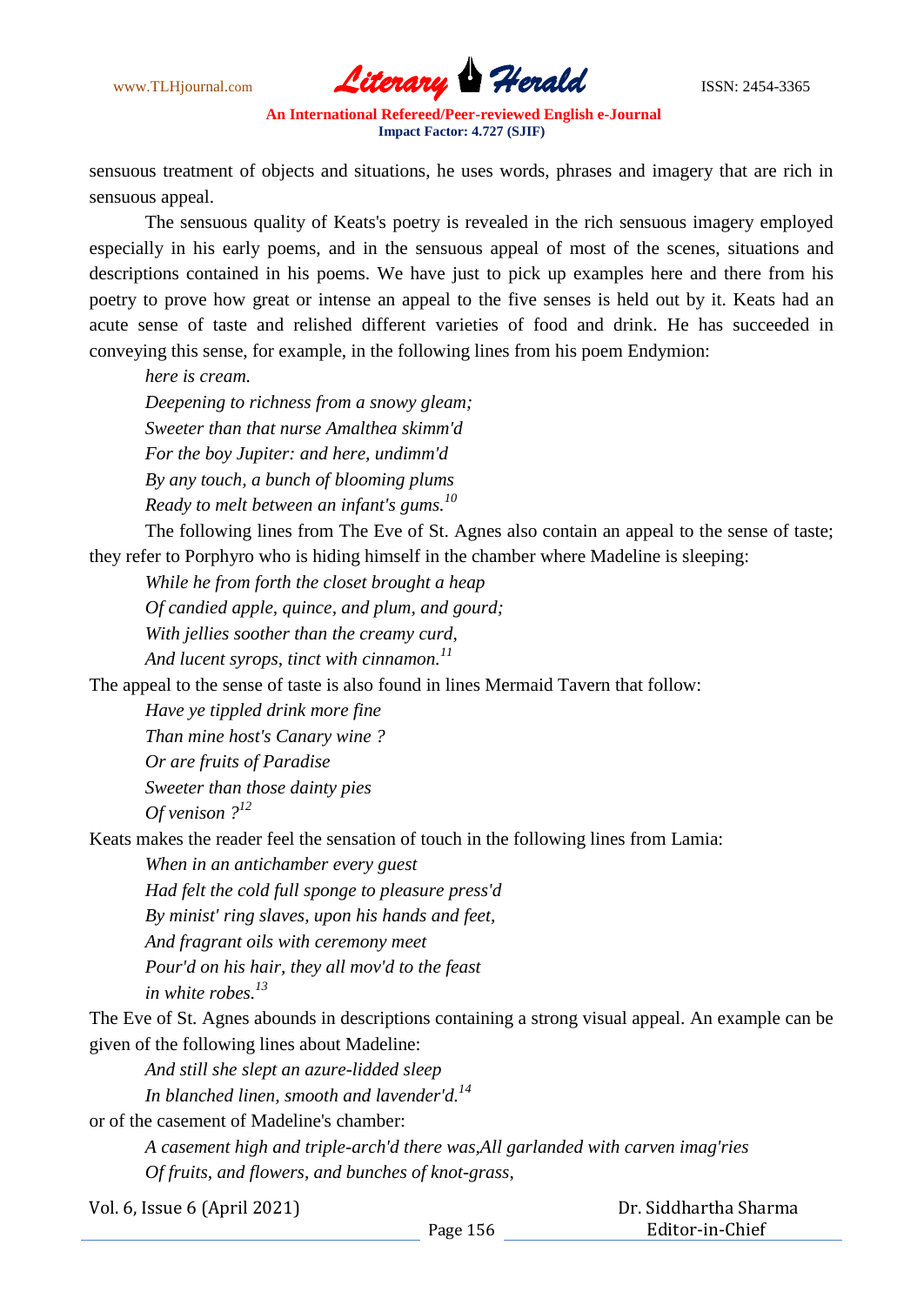

*And diamonded with panes of quaint device. Innumerable of stains and splendid dyes, As are the tiger-month's deep-damask'd wings.<sup>15</sup>*

A delicate appeal to the sense of sight is also made in the following lines in the ode To Autumn where Autumn is presented and addressed as a person.

*sitting careless on a granary floor,*

*Thy hair soft-lifted by the winnowing wind.<sup>16</sup>*

The sensory perception of smell is presented in the Ode to a Nightingale, such as in the following lines:

*I cannot see what flowers are at my feet; Nor what soft incense hangs upon the boughs, But, in embalmed darkness, guess each sweet Where with the seasonable month endows* 

 *The grass, the thicket, and the fruit-free wild.<sup>17</sup>*

Such appeal to the sense of smell is embodied in these lines from Isabella where sweet odour is presented skilfully:

*Then in a silken scarf-sweet with the dews Of precious flowers pluck'd in Araby, And divine liquids come with odorous ooze Through the cold serpent-pipe refreshfully,- She wrapp'd it up.<sup>18</sup>*

Lastly, the sense of hearing is appealed to at various places through the presentation of the sounds of music or birds. In The Cap and Bells, Keats tells us that

*loud bells With rival clamours ring from every spire; Cunningly-station'd music dies and swells In echoing places.<sup>19</sup>*

Auditory sensation is also produced by the following description from The Eve of St. Agnes:

*Soon, up aloft,*

*The silver, snarling trumpets'gan to chide.<sup>20</sup>*

or in the one that follows from the same poem:

*The boisterous, midnight, festive clarion,* 

*The kettle-drum, and far-heard clarinet,* 

*Affray his ears, though in dying tone:-*

*The hall door shuts again, and all the noise is gone.<sup>21</sup>*

The gradual fading of sound and the dimming of the sense of hearing is found in the lines where the poet bids farewell to the Nightingale in the Ode to a Nightingale-

*Adieu! adieu! thy plaintive anthem fades*

*Past the near meadows, over still stream,*

*Up the hill-side; and now 'tis buried deep*

Vol. 6, Issue 6 (April 2021)

 Dr. Siddhartha Sharma Editor-in-Chief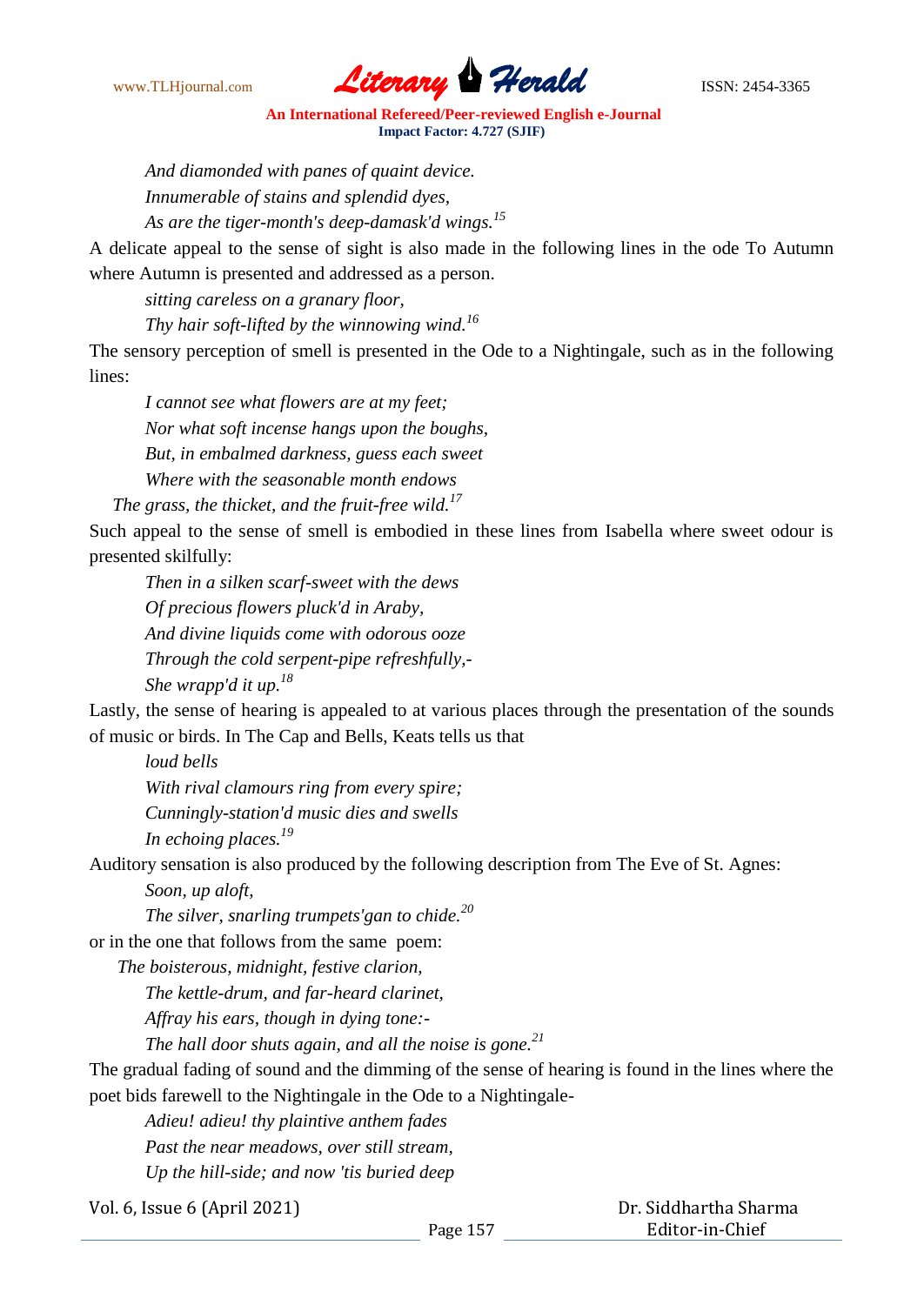

## *In the next valley-glades:<sup>22</sup>*

Keats is an adept in producing sound and music from silence, as we find in the poem I stood tip-toe where he presents

*A little noiseless noise among the leaves,*

*Born of the very sight that silence heaves.<sup>23</sup>*

sometimes silence or speechlessness is more vocal than speech itself, as is seen in the following lines from The Eve of St. Agnes:

*No uttered syllable, or woe betide! But to her heart, her heart was voluble, Paining with eloquence her balmy side.<sup>24</sup>*

The above examples indicate that Keats's poetry holds out an appeal to various senses, and it arouses tactile, auditory and visual sensations through its imagery and phrases. He uses epithets that are rich in sensuous quality, such as "melodious plot", "full-throated ease"

and "Purple-stained mouth" in the Ode to a Nightingale: "aching pleasure" in the Ode on Melancholy; "azure-lidded sleep" in The Eve of St. Agnes; "drowsy ignorance" in Isabella; "anguish moist" in La Belle Dame Sans Merci; ripening breast" in Bright Star; "innocent dimples" in Epistle to My brother George, and so on. Images such as those found in "Drunken from pleasure's nipple" in Endymion, "Music's golden tongue" in The Eve of St. Agnes, "Notes/Like pearl-beads dropping sudden from their string" in Hyperion and 'beaded bubbles winking at the brim" in the Ode to a Nightingale are soaked in sensuousness and appeal mainly to senses.

Wordsworth and Coleridge both realised the importance of dealing with senses in poetry. Wordsworth's poetry contains an appeal only to the senses of sight and hearing; but Coleridge's poetry appeals disciple of Coleridge. Garrod is of the view that "In his best poetry Coleridge is, save for Keats himself, the most purely sensuous of our poets....A deep and rich sensuosity is, despite Coleridge himself, Coleridge's most notable characteristic; and of this deep and rich sensuosity Keats more than any one else, and more than he was himself aware, was the disciple.<sup>25</sup>

Keats mode of perception is sensuous, and the manner in which he conveys his perception in his poetry, is sensuous too, so much so that her presents even abstract objects sensuously. An example, may be cited from The Eve of St. Agnes. A thought came to Porphyro's mind

 *like a full-blown rose, flushing his brow, and in his pained heart Made purple riot.<sup>26</sup>* In the Lines to Fanny, Keats states that *Touch has a memory<sup>27</sup>* In the sonnet On Seeing the Elgin Marbles, he remarks: mortality *weighs heavily on me unwilling sleep<sup>28</sup>* In To Hope, he prays to hope to shed its influence round him

Vol. 6, Issue 6 (April 2021)

 Dr. Siddhartha Sharma Editor-in-Chief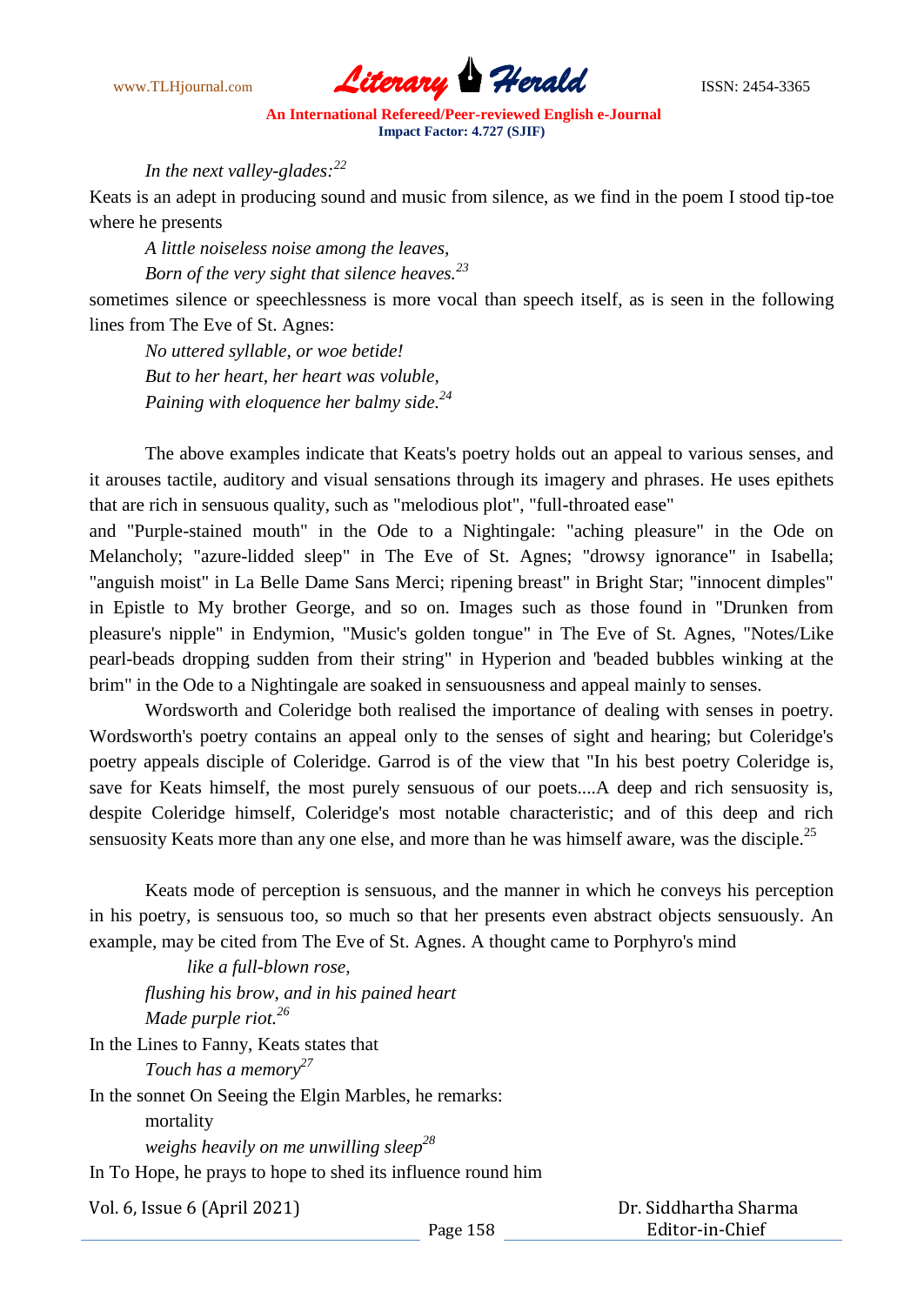

*And wave thy silver pinions o'er head<sup>29</sup>*

In Isabella, two brothers planning to murder Lorenzo,

*Cut Mercy with a sharp knife to the bone.<sup>30</sup>*

Thus, it is seen that abstract notions, feelings and emotions have been presented sensuously at several places in Keats's poetry.

Very frequently, Keats presents a nice blend of various sensations. Various senseimpressions coalesce into one and produce a unique effect. The sensations of taste and sight are mingled in the description of wine in the 'Ode to a Nightingale'; e.g.;

O for beaker full of the warm south,

*Full o the true, the blushful Hippocrene, With beaded bubbles winking at the brim, And purple-stained mouth;<sup>31</sup>*

The following lines from The Eve of St. Agnes contain a combined appeal to the senses of sight, touch, and smell:

*Of all its wreathed pearls her hair she frees; Unclasps her warmed jewels one by one; Loosens her fragrant bodice; by degrees Her rich attire creeps rustling to her knees.<sup>32</sup>*

Keats employs a single image or a number of images to diverse sense-impressions of an object. Different sense-impressions or sensations are presented in a unified manner. Sometimes he substitutes one sense for another. For example, the sense of sight is substituted for that of sound in the following lines from the Epistle to Charles Cowden Clarke:

*Spensarian vowels that elope with ease,*

*And float along like birds o'er summer seas.<sup>33</sup>*

At other times, one sense is substantiated by another with the help of phrases such as Ode to a Nightingale. The sense of hearing is strengthened through its association with visual sensation, as in the lines that follow, wherin the auditory appeal of the Nightingale's song is substantiated by the visual imagery employed to describe it:

*Perhaps the self-same song that found a path Through the sad heart of Ruth, when, sick for home, She stood in tears amid the alien corn; The same that of-times hath Charm'd magic casements, opening on the foam Of perilous seas, in faery lands forlorn.<sup>34</sup>*

A part from the appeal to the five senses, Keats's poetry is sensuous also in that it deals abundantly with the sensations of blush which is a physical symptom of a man's embrrassment. There are several references to and descriptions of blushes in Keats's poems, such as the one in sleep are Poetry where he shows how the eye of Bachhus "Made Adriane's cheek look blushingly.<sup>35</sup>

Vol. 6, Issue 6 (April 2021)

Page 159 Dr. Siddhartha Sharma Editor-in-Chief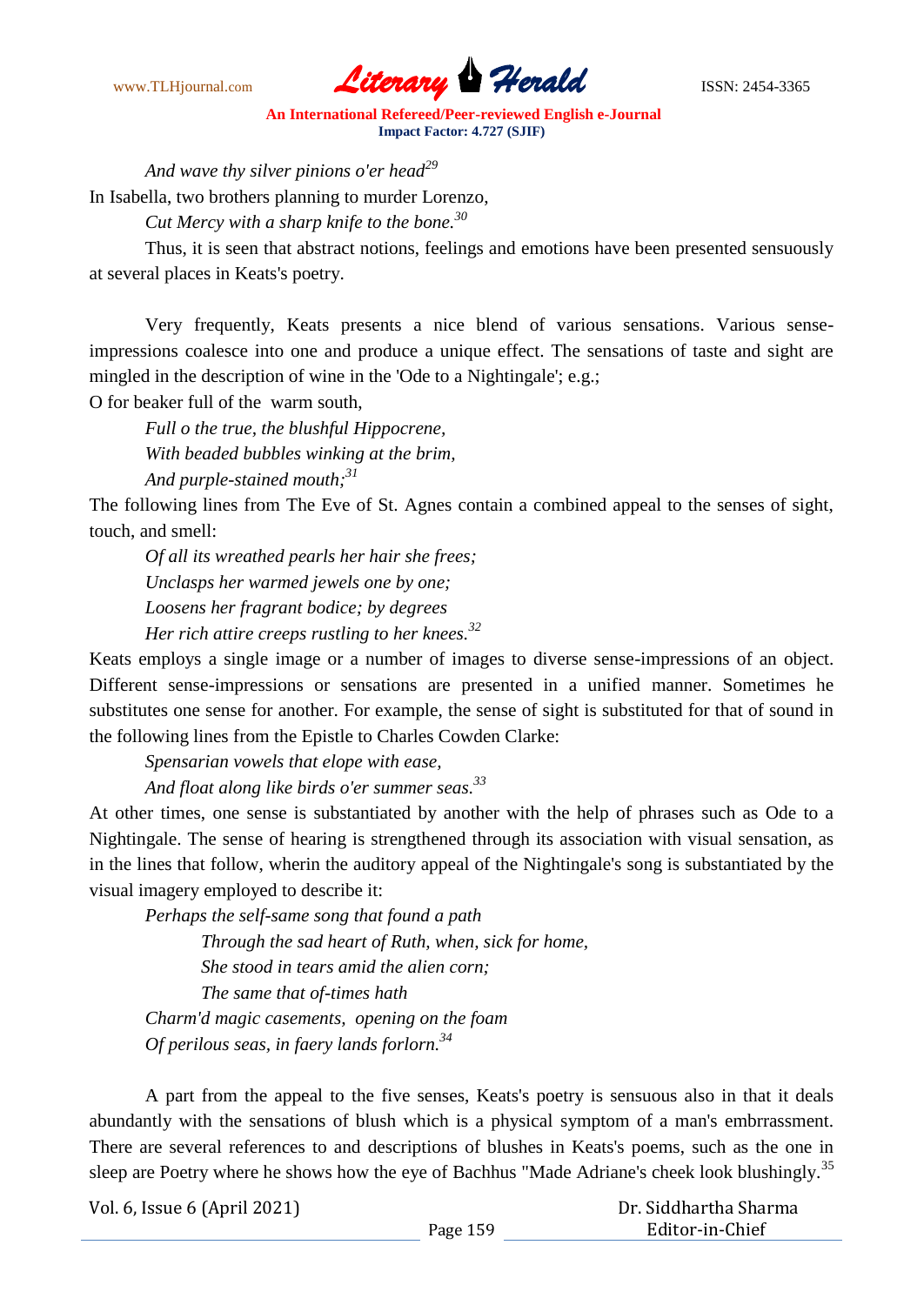www.TLHjournal.com **Literary Herald ISSN: 2454-3365** 

Physical sensations are also aroused by Keats's descriptions of nakedness or semi-nakedness, kisses and embraces, and his frequent allusions to arms, face, lip breasts and nipples. In Fancy he asks:

*Where's the maid Whose lip mature is ever new?<sup>36</sup>* In the Ode to Psyche, he describes Cupid and Psyche thus: *Their arms embraced, and their pinions too; Their lips touch'd not, but had not bade adieu; As if disjointed by soft-handed slumber, And ready still past kisses to outnumber At tender eye-dawn of aurorean love:<sup>37</sup>* In 'Lines to Fanny' he requests his beloved: *Give me those lips again.<sup>38</sup>*

In Endymion he remarks that

*One kiss brings honey-dew from buried days.<sup>39</sup>*

There are numerous references to creamy, well-shaped and developed breasts as in Bright Star where Keats refers to his beloved and longs to be

*Pillow'd upon my fair loves's ripening breast To feel for ever its soft fall and swell.<sup>40</sup>*

Keats seems to be enchanted by the female figure, and presents the physical aspect of its beauty with all its sensuous appeal. He is, at times, even sexually perturbing because of his presentation of the physical and sensuous side of love verging on sex. His exquisite picture of feminine beauty such as the following from one of his sonnets on woman, with all its sensuous charm, is an ample proof of his sensuousness:

*Light feet, dark violet eyes, and parted hair;*

*Soft dimple hands, whit neck, and creamy breast.<sup>41</sup>*

At an early stage, Keats lays emphasis on the physical aspect of beauty and love although later on he comes to realise the aspect too. It should be difficult to agree completely with G. Wilson Knight when he says that "Basically, love is to Keats a frankly physical enjoyment, but so is almost everything else, basically."<sup>42</sup> But it can hardly be denied that Keats deals mainly with the physical aspects of love, and exploits its sensuous appeal. However, he is conscious of the limitations of human love

*That leaves a heart high sorrowful and cloy'd A burning forehead, and a parching longue.<sup>43</sup>*

*(Ode on a Grecian Urn)*

Still he would like to enjoy the love of his beloved

*Pillow'd upon my fair' love's ripening breast, To feel for ever its soft fall and swell.<sup>44</sup>*

*(Bright Star)*

Keats's sensuousness is not confined to a sensuous representation of physical beauty or love. There

| Vol. 6, Issue 6 (April 2021) |          | Dr. Siddhartha Sharma |
|------------------------------|----------|-----------------------|
|                              | Page 160 | Editor-in-Chief       |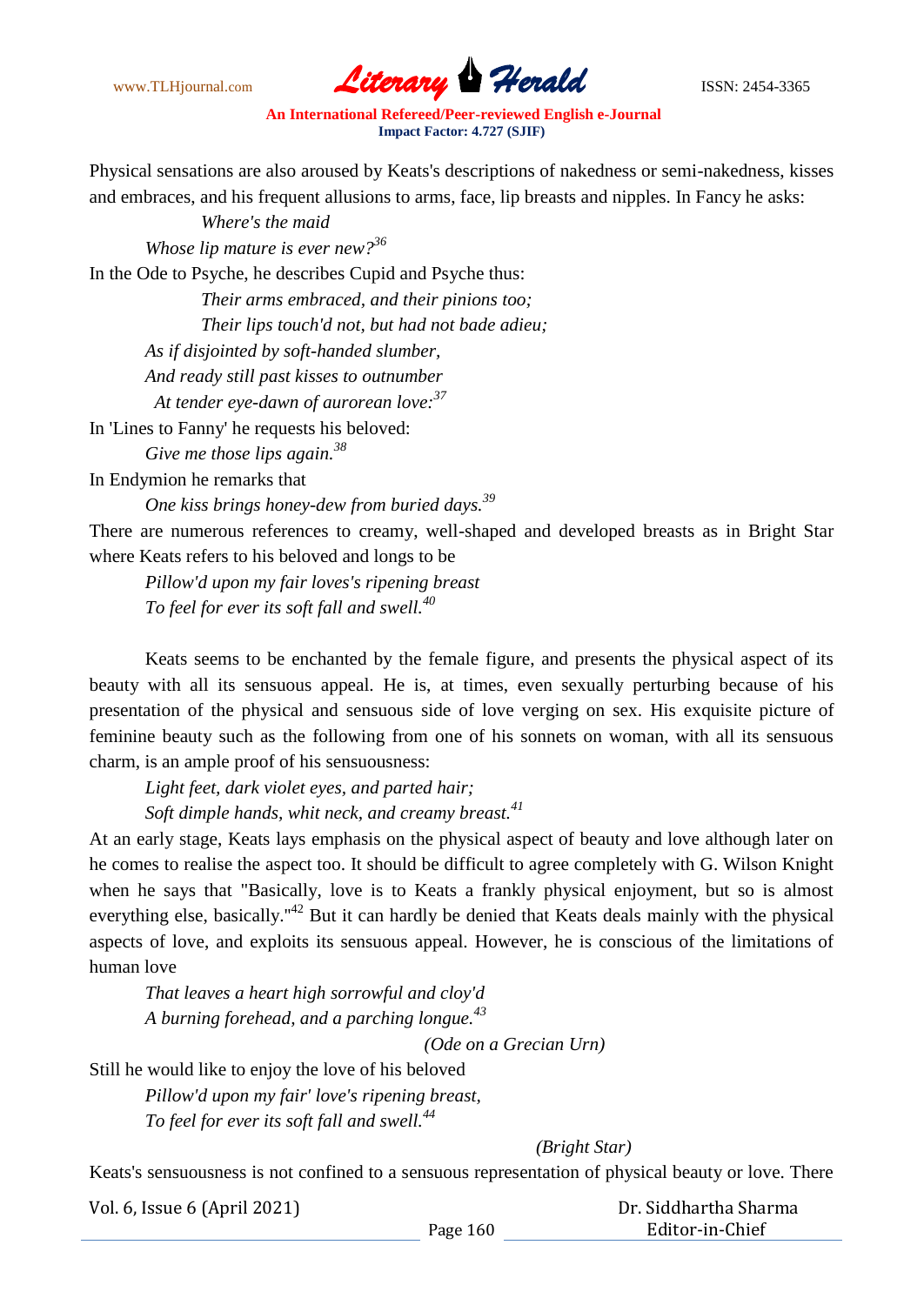www.TLHjournal.com **Literary Herald** ISSN: 2454-3365

are places in his poetry where he has expressed the deeper sensations of languour, fatigue and pain in a sensuous manner. The sensation of an aching heart is, for example, represented by Keats in the opening lines of the Ode to a Nightingale:

*My heart aches, and a drowsy numbness pains My sense, as though of hemlock I had drunk, Or emptied some dull opiate to the drains One minute past, and Lethe-wards had sunk.<sup>45</sup> In the Ode On Indolence, he describes his lethargic state thus: Ripe was the drowsy hour; The blissful cloud of summer-indolence Benumb'd my eyes; my pulse grew less and less: pain had no sting, and pleasure's Keats presents melancholy in a visual manner: Ay, in the very temple of delight* 

*Veil,d Melancholy has her Sovran shrine.<sup>47</sup>*

Keats's sensuousness is not confined to the treatment of human love and beauty or the worldly objects related to man. It extends to the treatment of Nature. He does not real Nature as a spiritual entity as Wordsworth does, not does he respond to it intellectually as Shelley does. He responds to the external beauties of Nature, and enjoys natural objects or phenomena as revealed to the senses. Numerous instances can be found in Keats's poetry to show his sensuous treatment of Nature. In the Epistle to Charles Cowden Clarke, he describes a swan when it.

*ruffles all the surface of the lake, In striving from its crystal face to take Some diamond water drops.<sup>48</sup>*

The physical aspect of winter is presented very plainly in La Belle Dame Sans merci where the poet describes that

*The sedge is wither'd from the lake, And no birds sing.<sup>49</sup>*

In the Ode To Autumn, Autumn is described as the

*Season of mists and mellow fruitfulness*

*Close bosom-friend of the maturing sun,<sup>50</sup>*

and is presented as a gleaner keeping

*Steady thy laden head across a brook,*

*Or by a cyder-press, with patient look,*

*Thoou watchest the last oozings hours by hours.<sup>51</sup>*

Thus, both in his treatment of scenes and objects of Nature as well as of human life, Keats is consistently and predominantly sensuous. It is through his senses, and not through his mind or intellect that he seems to receive impressions of the world around him. The sensations he receives and conveys in his poetry, pertain mainly to the body and are equivalent of thoughts or ideas. Like Donne's mistress in his poem, Second Anniversary, Keats's body thought and thus did the work of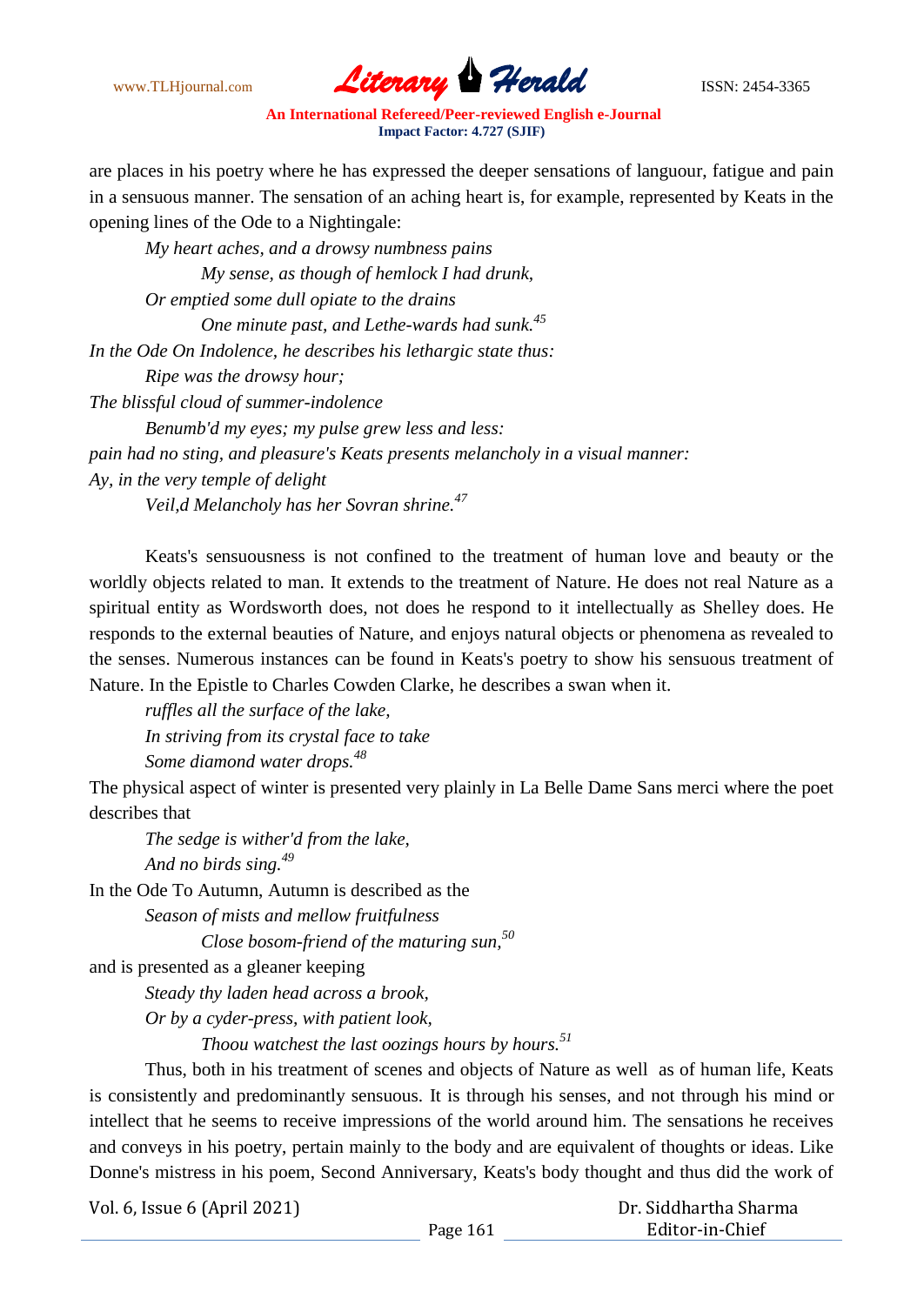www.TLHjournal.com **Literary Herald** ISSN: 2454-3365

the mind. As Aubrey Thomas de Vere aptly remarks about Keats, "His body seemed to think; and, on the other hand, he sometimes appears hardly to have known whether he possessed aught but body. His whole nature partook of a sensational character in this respect, namely that every thought and sentiment came upon him with the suddenness, and appealed to him with the reality of a sensation."<sup>52</sup>

It would, however, be a mistake to think that sensation alone counted for much in Keats's poetry. The emphasis on sense impressions and sensory experience does not take away from the role of imagination in it. In fact, sensuous preception serves only as a launching pad for his skyrocketting imagination. The fire of his imagination is kindled by the spark produced by his senses. The moment he receives a physical sensation or undergoes a sensory experience, his imagination sets to work. He hears the song of the nightingale with his ears, and his imagination transports him to the ideal land of this nightingale; he sees the Grecian Urn with his eyes, and is led by his imagination to the town by the sea-side; the reading of Chapman's translation of homer's works stirs his imagination, and he feels

*like some watcher of the skies*

*When a new planet swims into his ken,<sup>53</sup>*

Sensation, thus, serves as a stepping stone to imagination in Keats's poetry. "Keats's truth of imagination." remarks Christopher Ricks, "begins in the directness of sense', of physical sensation; but this directness is not such as 'solidity of objects', which can be conceived of, as say a billiard ball can, from many different angles and still appear the same, but of physical sensations in which an alternativeness of resoponse is inherent. Keats's apprehension of the physical is most drawn to, and most acute in the conjunction of pleasure and displeasure in physical sensation; and the value of this imagination-'no longer reflection but feeling'-is its necessarily helping to create in us the sense that others have an 'equivalent centre to self', at home within a situation which is not ours, 'whence pleasure and displeasure must always be felt with a certain difference."<sup>54</sup>

The importance attached by Keats to sensations or sense impressions does not preclude the presence of ideas or thought content in his poetry. his mature poems such as the great Odes and Hyperion are brimful of ideas on various aspects of life and art, but these ideas are assimilated in the very texture of the poems; they are not stated explicitly nor allowed to overshadow the aesthetic aspects of the poems. In fact, Keats could grasp them only in a concrete shape and convey them in a concrete manner too. Naturally, only such ideas appealed to him and were dealt with by him as could be expressed in a concrete form after being assimilated aesthetically.

Keats's sensuousness is more conspicuous in his early poetry, As he matures as a poet, his interest in mere sensations or physical aspects of experience is accompanied by an interest in its moral or spiritual aspects as well. mere sensuousness is subordinated to a growing human concern, and the exclusively aesthetic element is submerged in an intellectual whirlpool. The delight in the realm of Flora and Pan is replaced by an exploration of the 'miseries of the world.' "Without losing its sensuousness", as James Russell Lowell remarks, "his poetry refined itself and grew more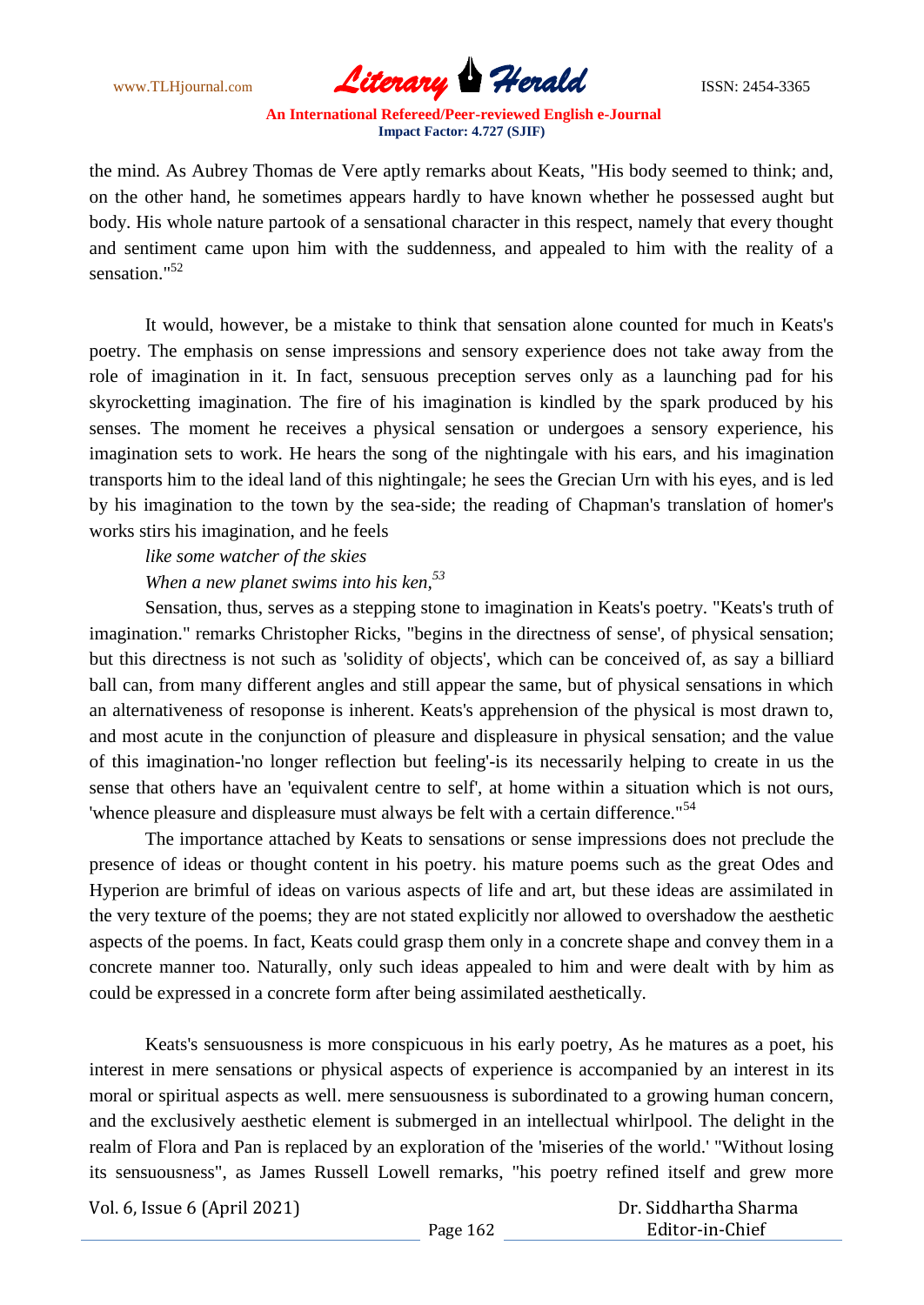

inward, and the sensational was elevated into the typical by the control of that finer sense which underlies the sense and is the spirit of them"<sup>55</sup>. The worshipper of beauty becomes an adorer of truth as well. And this gives an additional and depth to his poetry. However, sensuousness can still be said to be one of the foremost traits of Keats's credit that he exercised enough restraint to keep his sensuousness from degrading into mere sensuality and his love and treatment of physical beauty from becoming a mere exercise in voluptuousness. The success of his art is proved by the fact that even the descriptions of naked female form as in The Eve of St, Agnes, do not arouse baser feelings.

## **References**

- 1. "John Keats", Essays in Criticism, Second series, p.60.
- 2. Keats: The Critical Heritage, ed. G.M. matthews, p.377.
- 3. Keats, p.30.
- 4. Ibid., p.63.
- 5. A Survey of English Literature, 1780-1830, vol. II, p.233.
- 6. Letters of John Keats, ed. Robert Gittings, p.37.
- 7. A.C. Bradley: : "The Letters of Keats", Oxford Lectures on Poetry, p.234.
- 8. A History of English Literature, p.346.
- 9. The Starlit Dome, p.260.
- 10 Complete Poems of Keats and Shelley, pp. 78-79.
- 11. Complete Poems of Keats and Shellye,p.179.
- 12. Ibid., p.191.
- 13. Ibid., p.154.
- 14. Ibid., p.179.
- 15. Ibid., p.177-78.
- 16. Ibid., p.194.
- 17. Complete Poems of Keats and Shelley, p.184.
- 18. Ibid., p.168.
- 19. Ibid., p.383.
- 20. Ibid., p.172.
- 21. Ibid., p.179.
- 22. Complete Poems of Keats and Shelley, p.185.
- 23. Ibid., p.1.
- 24. Ibid., p.177.
- 25. Keats, pp. 128-29.
- 26. Complete Poems of Keats and Shelley, p.175.
- 27. Ibid., p.348.